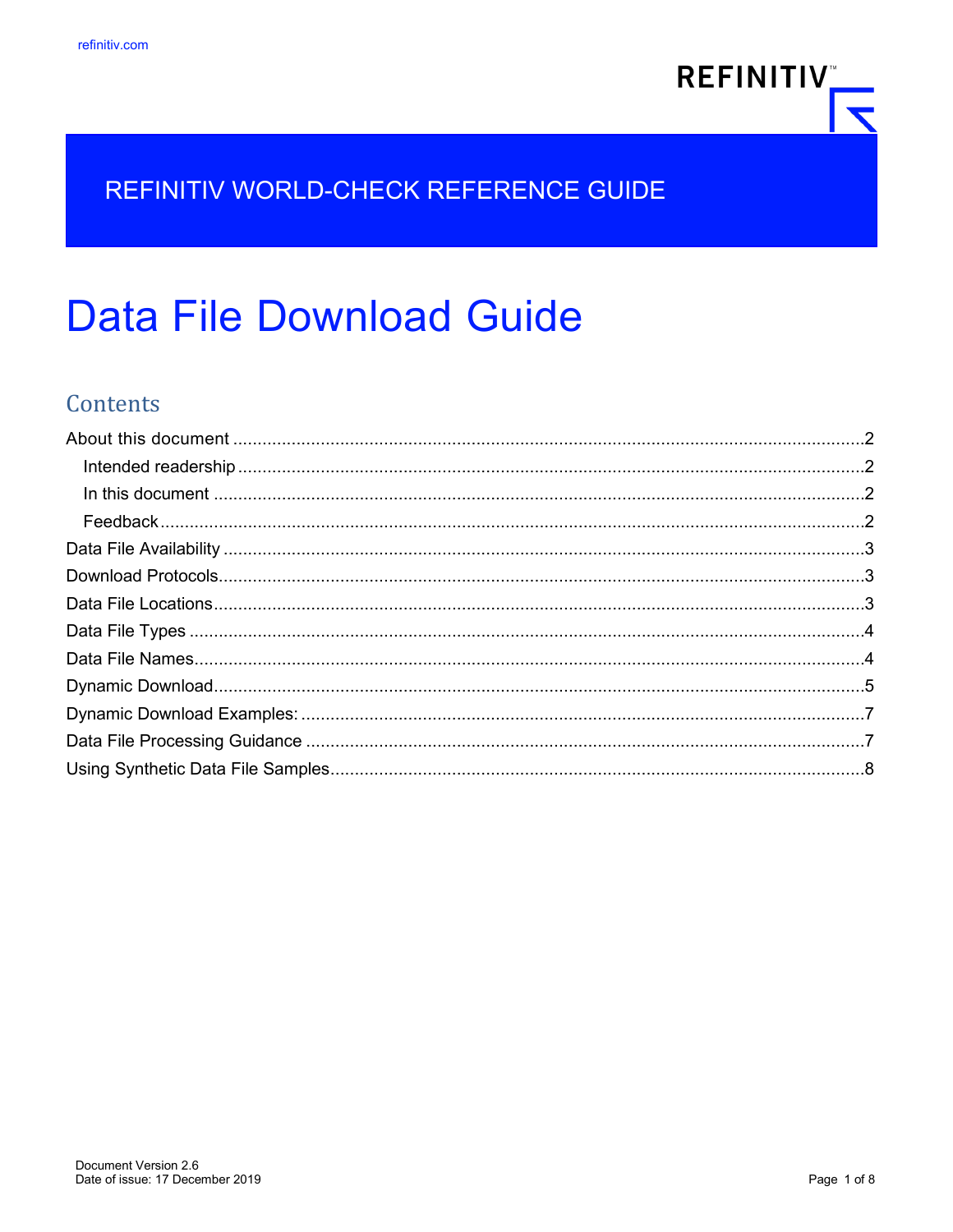## <span id="page-1-0"></span>About this document

#### <span id="page-1-1"></span>Intended readership

World-Check Online Data File users, Refinitiv Professional Services support staff responsible for assisting clients or partners in the onboarding process, and prospects who are working with a Refinitiv professional and have signed a Mutual Non-Disclosure Agreement (MNDA) with Refinitiv.

#### <span id="page-1-2"></span>In this document

World-Check has compiled this guide to assist you in utilizing the Online Data File service to its fullest potential and to help you understand the range of features and functionalities offered by the system.

This document contains data file protocol, naming convention and access information, along with details on how to customize downloads using the dynamic download feature and download processing guidance. Also included for our prospective users is information on working with our synthetic data file samples.

#### <span id="page-1-3"></span>Feedback

World-Check is not just a research tool. It is a means of conducting and documenting your due diligence as proof of best effort for each and every customer, not just the customers that generate a hit. This is one of many reasons why World-Check is considered the industry standard in high-risk customer screening.

We value your feedback. If you have any questions, or need assistance, please submit your query through [MyRefinitiv.](https://my.refinitiv.com/content/mytr/en/productsupport.html)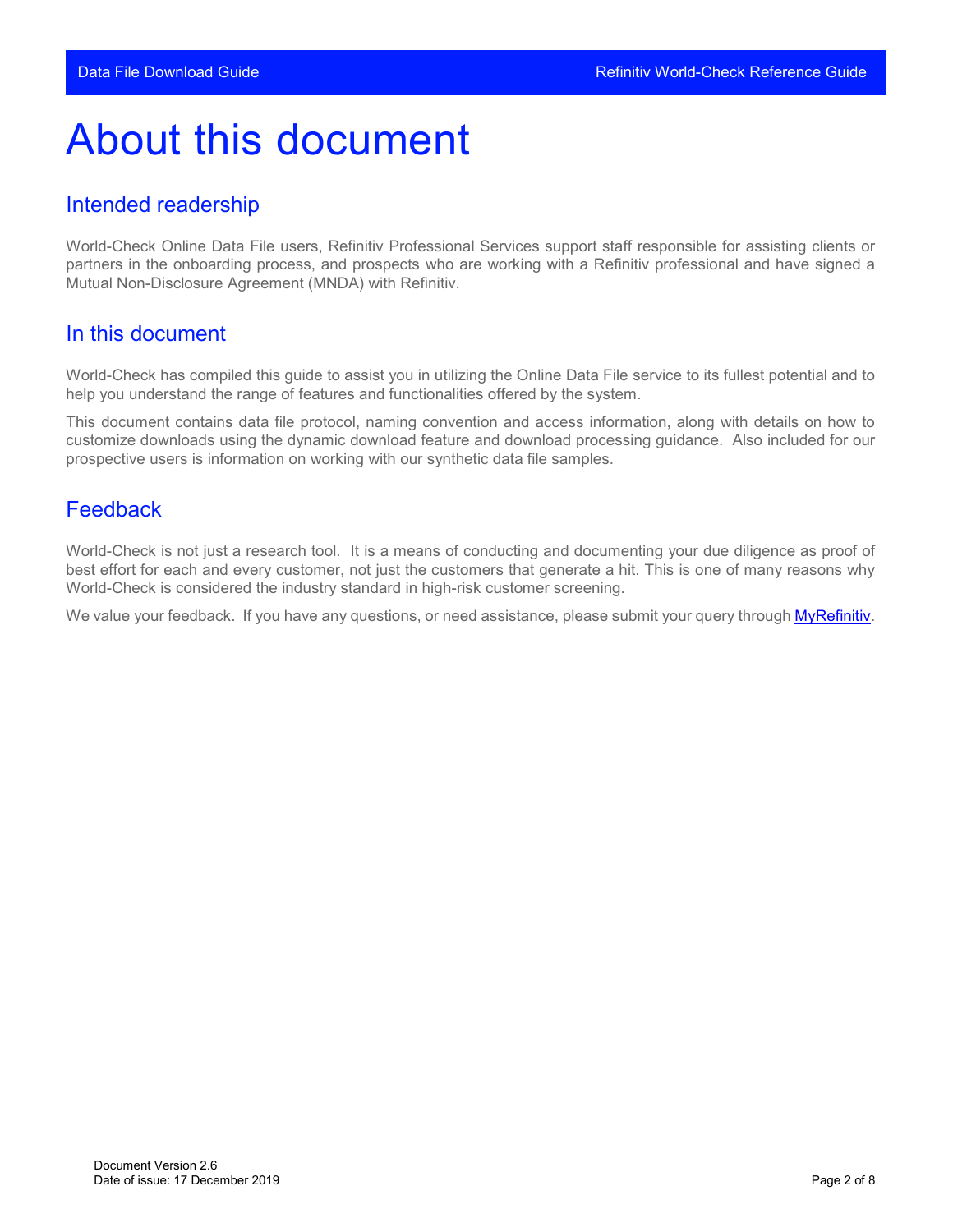#### <span id="page-2-0"></span>Data File Availability

All World-Check Data Files are produced two times each day, at 05:00 and 17:00 UTC. Updated files are available until the next publishing time, 12 hours later. All files are released at once at that time. To convert this time to your local time, you can use one of the following URLs<sup>1</sup>:

- <http://www.timeanddate.com/worldclock/converter.html>
- <span id="page-2-1"></span>• [http://www.timezoneconverter.com](http://www.timezoneconverter.com/)

#### Download Protocols

World-Check Data Files are available via two protocols:

- 1. HTTPS Port 443
- <span id="page-2-2"></span>2. SFTP - Port 22

#### Data File Locations

The same files are available through HTTPS and SFTP.

1. HTTPS –

https:/[/www.world-check.com/portal/Downloads/](http://www.world-check.com/portal/Downloads/)*<filename>*

*Example: To download the full Standard Data File in .csv format the location will be https:/[/www.world](http://www.world-check.com/portal/Downloads/)[check.com/portal/Downloads/w](http://www.world-check.com/portal/Downloads/)orld-check.csv*

*Example: To download the full Advanced Data File in .csv format the location will be https:/[/www.world](http://www.world-check.com/portal/Downloads/)[check.com/portal/Downloads/p](http://www.world-check.com/portal/Downloads/)remium-world-check.csv*

- 2. SFTP
	- a. Standard Data Files sftp://sftp.world-check.com/home/<*user name*>/datafiles/
	- b. Advanced Data Files sftp://sftp.world-check.com/home/<*user name*>/premium\_datafiles/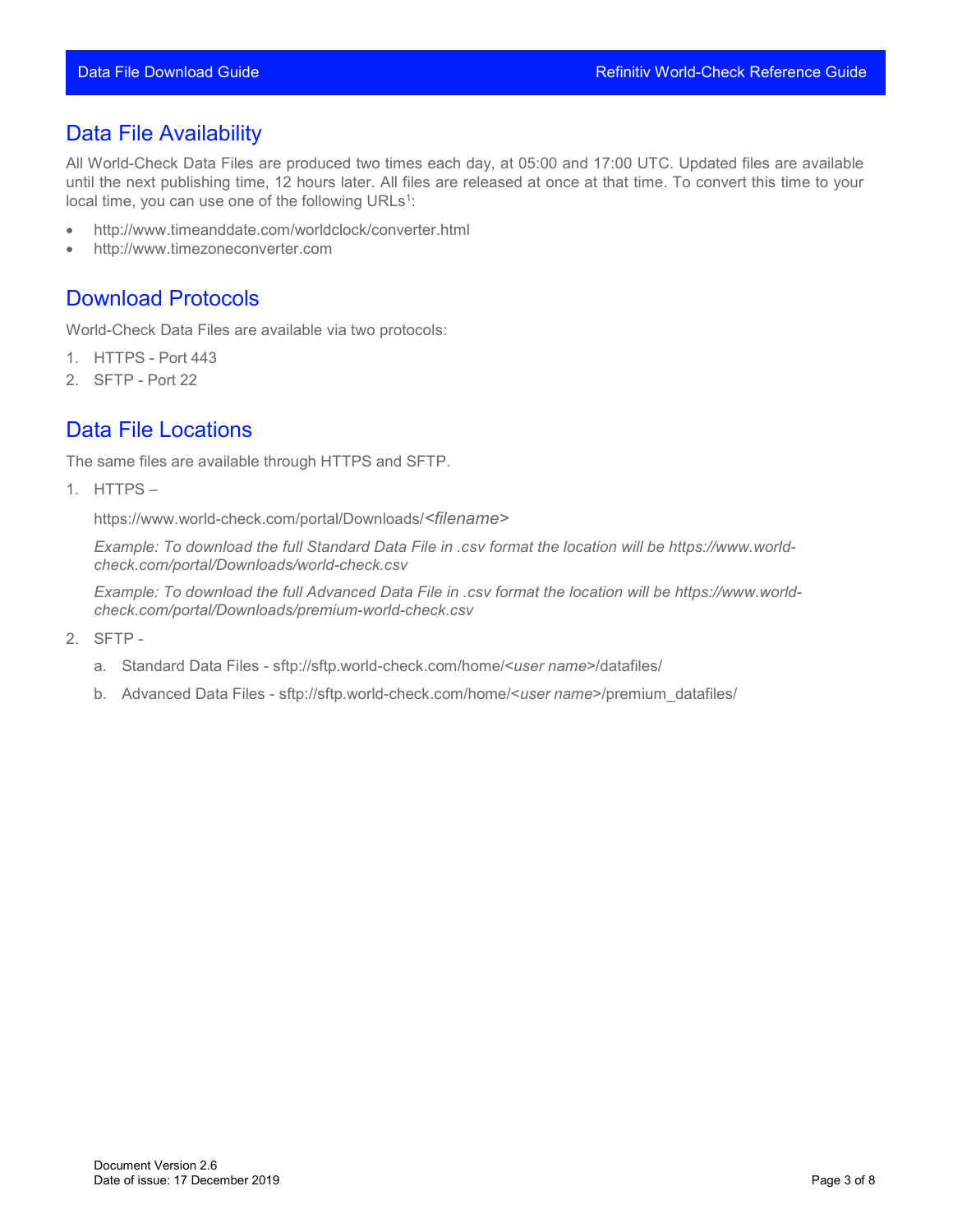### <span id="page-3-0"></span>Data File Types

Four file formats are available, each with an associated md5 Checksum file. The same records and data are available in all formats.

| File Extension | Description                                                                                                                                                                                                                                                                                                                      |
|----------------|----------------------------------------------------------------------------------------------------------------------------------------------------------------------------------------------------------------------------------------------------------------------------------------------------------------------------------|
| .CSV           | Tab separated value file with line breaks marked by LF. First row contains names of<br>each field. The CSV Data File is encoded as ISO/IEC 8859-15. The CSV Native<br>Character Names File is encoded as UTF-8. For details on layout, field definitions and<br>formatting consult the Data File Field Guide Reference document. |
| .CSV.GZ        | The above files, compressed using gzip.                                                                                                                                                                                                                                                                                          |
| .XML           | The XML Data File and Native Character Names File are encoded as UTF-8 with line<br>breaks marked by LF. For schema details consult the XSD Reference documentation.                                                                                                                                                             |
| .XML.GZ        | The above files, compressed using gzip.                                                                                                                                                                                                                                                                                          |

md5 Checksum files are available for all Data Files and provides users with the ability to verify their download. Widely available md5 Checksum software can be run on the associated data file and matched against the value in the Checksum file to ensure there were no issues in the download process.

#### <span id="page-3-1"></span>Data File Names

Data Files are available in three "lags" or time periods (daily, weekly, monthly), plus the complete file. The daily, weekly, and monthly files are all running lags: the daily file contains all records created or updated in the last 24 hours, the weekly file the last 7 days, and the monthly file the last 30 days.

| <b>File Name</b>                      | XML       | $\mathsf{cs}\mathsf{v}$ | GZipped              | Md5 Checksum         | Standard             | Premium              | Plus<br>Premium      | Daily                | Weekly | Monthly | Complete             | <b>Deleted</b>       | S)<br>Aliase<br>Native |
|---------------------------------------|-----------|-------------------------|----------------------|----------------------|----------------------|----------------------|----------------------|----------------------|--------|---------|----------------------|----------------------|------------------------|
| world-check.csv                       |           | $\bullet$               |                      |                      | $\bullet$            | $\overline{\bullet}$ | $\bullet$            |                      |        |         | $\bullet$            |                      |                        |
| world-check.csv.gz                    |           | $\bullet$               | $\bullet$            |                      | $\bullet$            | $\overline{\bullet}$ | $\bullet$            |                      |        |         | $\bullet$            |                      |                        |
| world-check.csv.gz.md5                |           | $\overline{\bullet}$    | $\overline{\bullet}$ | $\overline{\bullet}$ | $\overline{\bullet}$ | $\overline{\bullet}$ | $\overline{\bullet}$ |                      |        |         | $\overline{\bullet}$ |                      |                        |
| world-check.csv.md5                   |           | $\bullet$               |                      | $\bullet$            | $\bullet$            | $\bullet$            | $\bullet$            |                      |        |         | $\bullet$            |                      |                        |
| world-check.xml                       | $\bullet$ |                         |                      |                      | $\bullet$            | $\bullet$            | $\bullet$            |                      |        |         | $\bullet$            |                      |                        |
| world-check.xml.gz                    | $\bullet$ |                         | $\bullet$            |                      | $\bullet$            | $\bullet$            | $\bullet$            |                      |        |         | $\bullet$            |                      |                        |
| world-check.xml.gz.md5                | $\bullet$ |                         | $\bullet$            | $\bullet$            | $\bullet$            | $\overline{\bullet}$ | $\bullet$            |                      |        |         | $\bullet$            |                      |                        |
| world-check.xml.md5                   | $\bullet$ |                         |                      | $\bullet$            | $\bullet$            | $\bullet$            | $\bullet$            |                      |        |         | $\bullet$            |                      |                        |
| world-check-day.csv                   |           | $\bullet$               |                      |                      | $\overline{\bullet}$ | $\overline{\bullet}$ | $\overline{\bullet}$ | $\bullet$            |        |         |                      |                      |                        |
| world-check-day.csv.gz                |           | $\bullet$               | $\bullet$            |                      | $\bullet$            | $\overline{\bullet}$ | $\overline{\bullet}$ | $\overline{\bullet}$ |        |         |                      |                      |                        |
| world-check-day.csv.gz.md5            |           | $\bullet$               | $\bullet$            | $\bullet$            | $\bullet$            | $\bullet$            | $\bullet$            | $\bullet$            |        |         |                      |                      |                        |
| world-check-day.csv.md5               |           | $\bullet$               |                      | $\bullet$            | $\bullet$            | $\overline{\bullet}$ | $\overline{\bullet}$ | $\bullet$            |        |         |                      |                      |                        |
| world-check-day.xml                   | $\bullet$ |                         |                      |                      | $\bullet$            | $\overline{\bullet}$ | $\overline{\bullet}$ | $\overline{\bullet}$ |        |         |                      |                      |                        |
| world-check-day.xml.qz                | $\bullet$ |                         | $\bullet$            |                      | $\bullet$            | $\bullet$            | $\bullet$            | $\bullet$            |        |         |                      |                      |                        |
| world-check-day.xml.gz.md5            | $\bullet$ |                         | $\bullet$            | $\bullet$            | $\bullet$            | $\bullet$            | $\bullet$            | $\bullet$            |        |         |                      |                      |                        |
| world-check-day.xml.md5               | $\bullet$ |                         |                      | $\bullet$            | $\bullet$            | $\bullet$            | $\bullet$            | $\bullet$            |        |         |                      | $\bullet$            |                        |
| world-check-deleted-day-v2.csv        |           | $\bullet$               |                      |                      | $\bullet$            | $\bullet$            | $\bullet$            | $\bullet$            |        |         |                      | $\bullet$            |                        |
| world-check-deleted-day-v2.csv.gz     |           | $\bullet$               | $\bullet$            |                      | $\bullet$            | $\bullet$            | $\bullet$            | $\bullet$            |        |         |                      | $\bullet$            |                        |
| world-check-deleted-day-v2.csv.gz.md5 |           | $\bullet$               | $\overline{\bullet}$ | $\bullet$            | $\bullet$            | $\overline{\bullet}$ | $\overline{\bullet}$ | $\overline{\bullet}$ |        |         |                      | $\bullet$            |                        |
| world-check-deleted-day-v2.csv.md5    |           | $\bullet$               |                      | $\bullet$            | $\bullet$            | $\bullet$            | $\bullet$            | $\bullet$            |        |         |                      | $\bullet$            |                        |
| world-check-deleted-day-v2.xml        | $\bullet$ |                         |                      |                      | $\bullet$            | $\overline{\bullet}$ | $\bullet$            | $\overline{\bullet}$ |        |         |                      | $\bullet$            |                        |
| world-check-deleted-day-v2.xml.gz     | $\bullet$ |                         | $\bullet$            |                      | $\bullet$            | $\bullet$            | $\bullet$            | $\bullet$            |        |         |                      | $\bullet$            |                        |
| world-check-deleted-day-v2.xml.gz.md5 | $\bullet$ |                         | $\bullet$            | $\bullet$            | $\bullet$            | $\bullet$            | $\bullet$            | $\bullet$            |        |         |                      | $\bullet$            |                        |
| world-check-deleted-day-v2.xml.md5    | $\bullet$ |                         |                      | $\bullet$            | $\bullet$            | $\bullet$            | $\bullet$            | $\bullet$            |        |         |                      | $\bullet$            |                        |
| world-check-deleted-v2.csv            |           | $\bullet$               |                      |                      | $\overline{\bullet}$ | $\overline{\bullet}$ | $\overline{\bullet}$ |                      |        |         | $\bullet$            | $\overline{\bullet}$ |                        |
| world-check-deleted-v2.csv.gz         |           | $\bullet$               | $\bullet$            |                      | $\bullet$            | $\overline{\bullet}$ | $\overline{\bullet}$ |                      |        |         | $\bullet$            | $\overline{\bullet}$ |                        |
| world-check-deleted-v2.csv.gz.md5     |           | ۰                       | $\bullet$            | $\bullet$            | $\bullet$            | $\bullet$            | $\bullet$            |                      |        |         | $\bullet$            | $\bullet$            |                        |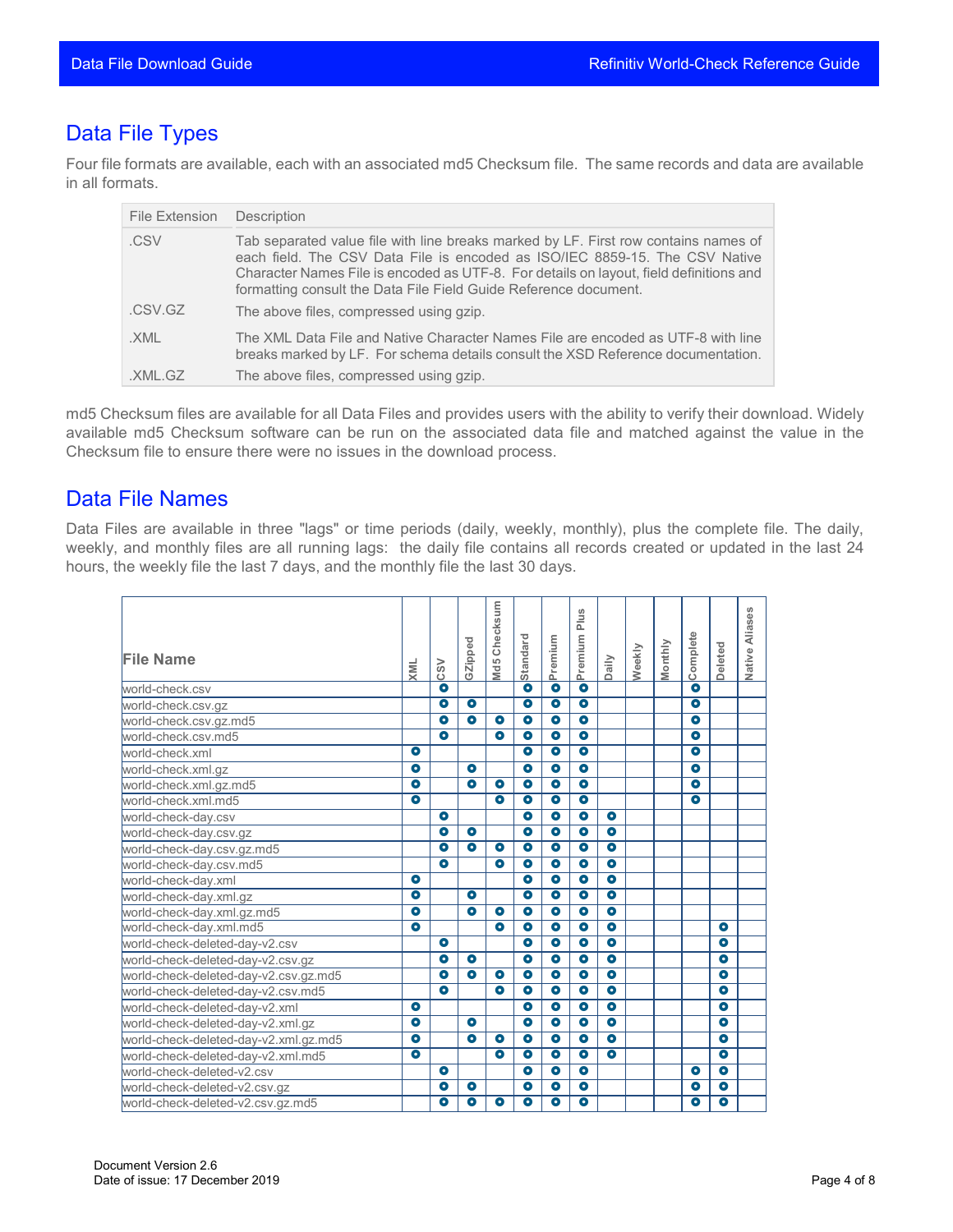| world-check-deleted-v2.csv.md5                |           | $\bullet$ |           | $\bullet$ | $\bullet$            | $\bullet$            | $\bullet$            |           |           | $\bullet$ | $\overline{\bullet}$ |                      |
|-----------------------------------------------|-----------|-----------|-----------|-----------|----------------------|----------------------|----------------------|-----------|-----------|-----------|----------------------|----------------------|
| world-check-deleted-v2.xml                    | $\bullet$ |           |           |           | $\bullet$            | $\bullet$            | $\bullet$            |           |           | $\bullet$ | $\bullet$            |                      |
| world-check-deleted-v2.xml.gz                 | $\bullet$ |           | $\bullet$ |           | $\overline{\bullet}$ | $\overline{\bullet}$ | $\overline{\bullet}$ |           |           | $\bullet$ | $\overline{\bullet}$ |                      |
| world-check-deleted-v2.xml.gz.md5             | $\bullet$ |           | $\bullet$ | $\bullet$ | $\overline{\bullet}$ | $\overline{\bullet}$ | $\overline{\bullet}$ |           |           | $\bullet$ | $\overline{\bullet}$ |                      |
| world-check-deleted-v2.xml.md5                | $\bullet$ |           |           | $\bullet$ | $\bullet$            | $\bullet$            | $\bullet$            |           |           | $\bullet$ | $\bullet$            |                      |
| world-check-month.csv                         |           | $\bullet$ |           |           | $\bullet$            | $\bullet$            | $\bullet$            |           | $\bullet$ |           |                      |                      |
| world-check-month.csv.gz                      |           | ۰         | $\bullet$ |           | $\bullet$            | $\bullet$            | $\bullet$            |           | $\bullet$ |           |                      |                      |
| world-check-month.csv.gz.md5                  |           | $\bullet$ | $\bullet$ | $\bullet$ | $\bullet$            | $\bullet$            | $\bullet$            |           | $\bullet$ |           |                      |                      |
| world-check-month.csv.md5                     |           | $\bullet$ |           | $\bullet$ | $\bullet$            | $\bullet$            | $\bullet$            |           | $\bullet$ |           |                      |                      |
| world-check-month.xml                         | $\bullet$ |           |           |           | $\bullet$            | $\bullet$            | $\bullet$            |           | $\bullet$ |           |                      |                      |
| world-check-month.xml.gz                      | $\bullet$ |           | $\bullet$ |           | $\bullet$            | $\bullet$            | $\bullet$            |           | $\bullet$ |           |                      |                      |
| world-check-month.xml.gz.md5                  | $\bullet$ |           | $\bullet$ | $\bullet$ | $\overline{\bullet}$ | $\overline{\bullet}$ | $\overline{\bullet}$ |           | $\bullet$ |           |                      |                      |
| world-check-month.xml.md5                     | $\bullet$ |           |           | $\bullet$ | $\bullet$            | $\bullet$            | $\bullet$            |           | $\bullet$ |           |                      |                      |
| world-check-native-character-names.csv        |           | $\bullet$ |           |           |                      |                      | $\bullet$            |           |           |           |                      | $\bullet$            |
| world-check-native-character-names.csv.gz     |           | $\bullet$ | $\bullet$ |           |                      |                      | $\bullet$            |           |           |           |                      | $\bullet$            |
| world-check-native-character-names.csv.gz.md5 |           | $\bullet$ | $\bullet$ | $\bullet$ |                      |                      | $\bullet$            |           |           |           |                      | $\bullet$            |
| world-check-native-character-names.csv.md5    |           | $\bullet$ |           | $\bullet$ |                      |                      | $\bullet$            |           |           |           |                      | $\bullet$            |
| world-check-native-character-names.xml        | $\bullet$ |           |           |           |                      |                      | $\bullet$            |           |           |           |                      | $\bullet$            |
| world-check-native-character-names.xml.gz     | $\bullet$ |           | $\bullet$ |           |                      |                      | $\bullet$            |           |           |           |                      | $\overline{\bullet}$ |
| world-check-native-character-names.xml.gz.md5 | $\bullet$ |           | $\bullet$ | $\bullet$ |                      |                      | $\bullet$            |           |           |           |                      | $\bullet$            |
| world-check-native-character-names.xml.md5    | $\bullet$ |           |           | $\bullet$ |                      |                      | $\bullet$            |           |           |           |                      | $\bullet$            |
| world-check-week.csv                          |           | $\bullet$ |           |           | $\bullet$            | $\bullet$            | $\bullet$            | $\bullet$ |           |           |                      |                      |
| world-check-week.csv.gz                       |           | $\bullet$ | $\bullet$ |           | $\bullet$            | $\bullet$            | $\bullet$            | $\bullet$ |           |           |                      |                      |
| world-check-week.csv.gz.md5                   |           | $\bullet$ | $\bullet$ | $\bullet$ | $\bullet$            | $\bullet$            | $\bullet$            | $\bullet$ |           |           |                      |                      |
| world-check-week.csv.md5                      |           | $\bullet$ |           | $\bullet$ | $\bullet$            | $\bullet$            | $\bullet$            | $\bullet$ |           |           |                      |                      |
| world-check-week.xml                          | $\bullet$ |           |           |           | $\overline{\bullet}$ | $\overline{\bullet}$ | $\overline{\bullet}$ | $\bullet$ |           |           |                      |                      |
| world-check-week.xml.gz                       | $\bullet$ |           | $\bullet$ |           | $\bullet$            | $\bullet$            | $\bullet$            | $\bullet$ |           |           |                      |                      |
| world-check-week.xml.gz.md5                   | $\bullet$ |           | $\bullet$ | $\bullet$ | $\bullet$            | $\bullet$            | $\bullet$            | $\bullet$ |           |           |                      |                      |
| world-check-week.xml.md5                      | $\bullet$ |           |           | $\bullet$ | $\bullet$            | $\bullet$            | $\bullet$            | $\bullet$ |           |           |                      |                      |

Premium versions of the files listed in above table are available with "premium-" prepended to the name, such as "premium-world-check-day.csv", except for the Native Character Names and Deleted files. The Native Character Names file only applies to Advanced (Premium Plus) Data File users and the Deleted file applies to both Standard and Advanced users.

#### <span id="page-4-0"></span>Dynamic Download

Dynamic Download provides users a mechanism to select which records are downloaded, based on user-defined filter criteria. Dynamic Data File URLs can be created by logging into the World-Check application at [https://www.world-check.com,](https://www.world-check.com/) clicking "EXPAND" on the Dynamic Download window, then selecting filter criteria:



After selecting filter criteria & file format you can click "DOWNLOAD" to download your file, or click "SHOW DOWNLOAD URL" to display your URL. If the URL is static (you are not changing the data configuration) then you can copy the URL, or multiple URLs, into whatever scheduled download process you are using to extract the latest data based on your selection(s).



Dynamic Data File URLs can also be created manually. The URL is built up using a set of attributes and their associated values:

| Data File Type | Base URL*                                                                                                   | *(Dynamic Download is only available via HTTPS) |
|----------------|-------------------------------------------------------------------------------------------------------------|-------------------------------------------------|
|                | https://www.world-check.com/dynamic-download/?attribute1=VALUE1&attribute2=VALUE2&attributeN=VALUEN         |                                                 |
| Standard       |                                                                                                             |                                                 |
| Advanced       | https://www.world-check.com/premium-dynamic-download/?attribute1=VALUE1&attribute2=VALUE2&attributeN=VALUEN |                                                 |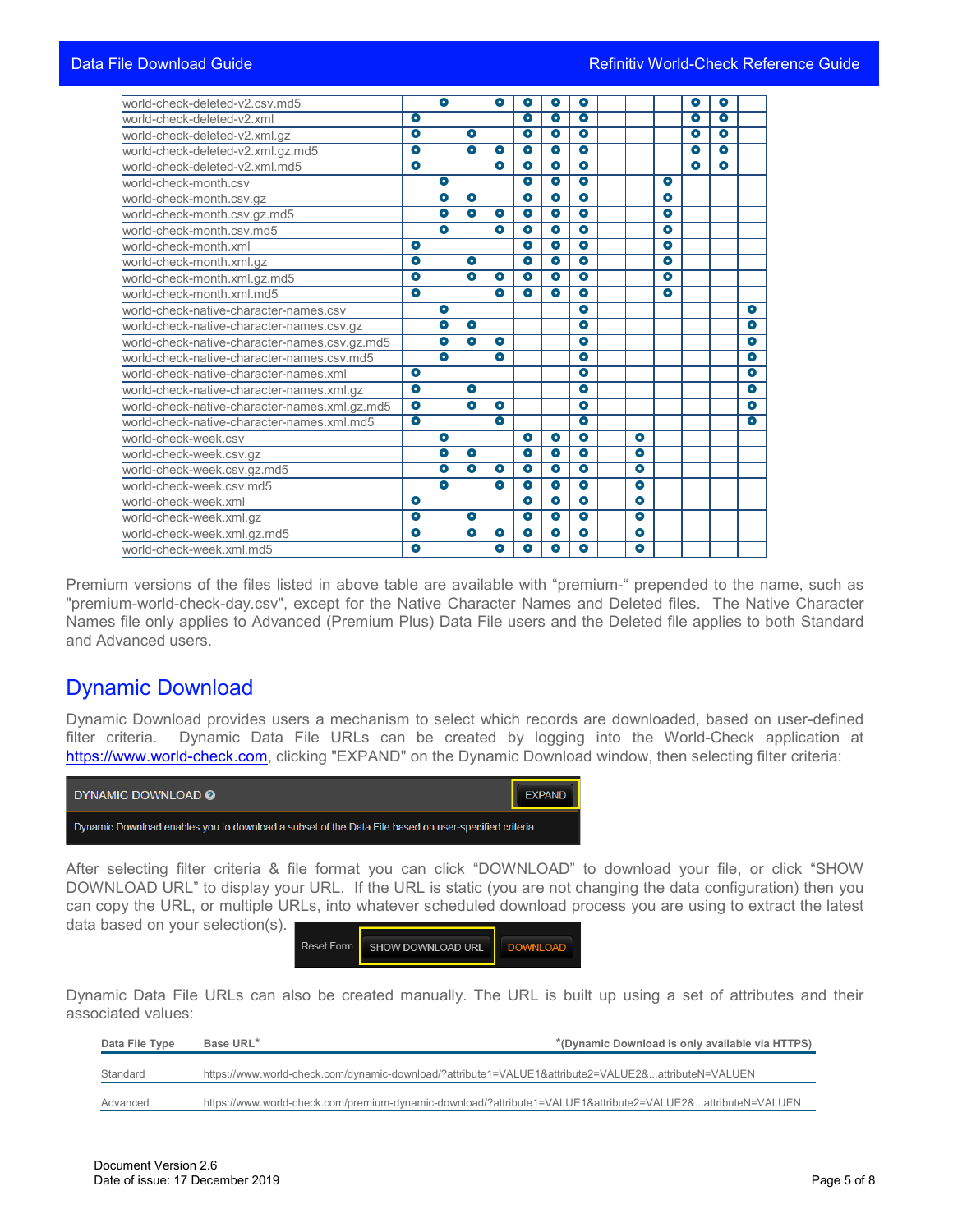|                                                                                 | <b>Attribute</b> | Description                                                                                                                                                                                                   | Value                                                                                                                                                                                               | <b>Comments</b>                                                                                                                                                                                                                                     |
|---------------------------------------------------------------------------------|------------------|---------------------------------------------------------------------------------------------------------------------------------------------------------------------------------------------------------------|-----------------------------------------------------------------------------------------------------------------------------------------------------------------------------------------------------|-----------------------------------------------------------------------------------------------------------------------------------------------------------------------------------------------------------------------------------------------------|
|                                                                                 | type             | Specifies if file to be downloaded is the Native<br><b>Character Names file</b>                                                                                                                               | aliases                                                                                                                                                                                             | <b>Advanced Users Only</b>                                                                                                                                                                                                                          |
| File Parameters                                                                 | format           | Denotes if XML or CSV file is desired                                                                                                                                                                         | <b>TSV</b><br>TSV-GZ<br>XML-GZ<br><b>XML</b><br>TSV-MD5<br>TSV-GZ-MD5<br>XML-MD5 XML-GZ-MD5                                                                                                         | -GZ produces the gzipped (compressed)<br>version of the file<br>-MD5 produces the Checksum of each<br>file version                                                                                                                                  |
|                                                                                 | lag              | Specifies time period for Data File. All records<br>created or updated within specified period will be<br>returned.                                                                                           | <b>DAY</b><br>WEEK<br><b>MONTH</b><br><b>CUSTOM</b>                                                                                                                                                 | If lag attribute is not included the<br>Complete file will be downloaded                                                                                                                                                                            |
| Time Period Parameters                                                          | from             | If lag is set to "CUSTOM", this is the starting date of<br>the file. The "TO" date is always the current date.                                                                                                | YYYY/MM/DD                                                                                                                                                                                          | The forward slashes must be replaced<br>with "%2F" to comply with URL<br>standards. E.g. from=2019%2F11%2F05                                                                                                                                        |
|                                                                                 | last_days        | Specifies number of days back from current date for<br>Data File range                                                                                                                                        | Integer                                                                                                                                                                                             | Should not be used with "lag", "from", or<br>other "last XXX" attributes.                                                                                                                                                                           |
|                                                                                 | last_weeks       | Specifies number of weeks back from current date for<br>Data File range                                                                                                                                       | Integer                                                                                                                                                                                             | Should not be used with "laq", "from", or<br>other "last XXX" attributes.                                                                                                                                                                           |
|                                                                                 | last months      | Specifies number of weeks back from current date for<br>Data File range                                                                                                                                       | Integer                                                                                                                                                                                             | Should not be used with "lag", "from", or<br>other "last_XXX" attributes.                                                                                                                                                                           |
| ဖာ<br>s.<br>$\bullet$<br>پ<br>$\bullet$                                         | category         | Specifies which categories are to be included. If<br>attribute is not included all categories will be<br>returned.                                                                                            | See References section in<br>WCOL UI for list of<br>categories                                                                                                                                      | Spaces must be replaced with "%20" to<br>comply with URL standards. Attribute<br>can be used multiple times.<br>E.g. category=CRIME%20-<br>%20FINANCIAL&category=BANK                                                                               |
|                                                                                 |                  | <b>Standard:</b> Specifies whether or not PEPs are to be<br>included. If attribute is not included all records (PEP<br>and non-PEP) will be returned.                                                         | <empty><br/><b>PEP</b></empty>                                                                                                                                                                      | An empty value denotes that all non-PEP<br>records will be returned.<br>E.g. subcategory=                                                                                                                                                           |
|                                                                                 | subcategory      | Advanced: Specifies whether or not PEPs are to be<br>included and if so, which PEP levels. If attribute is<br>not included all records (PEP and non-PEP) will be<br>returned.                                 | <empty><br/>PEP IO PEP IO-R PEP IO-A<br/>PEP RO PEP RO-R PEP RO-A<br/>PEP N PEP N-R PEP N-A<br/>PEP SN PEP SN-R PEP SN-A<br/>PEP L PEP L-R PEP L-A<br/>PEP NG PEP NG-R PEP NG-A<br/>SOE SIE</empty> | An empty value denotes that all non-<br>PEPs will be returned.<br>E.g. subcategory=<br>Spaces must be replaced with "%20" to<br>comply with URL standards. Attribute can<br>be used multiple times.<br>E.g. subcategory=PEP%20L&<br>subcategory=SOE |
| E<br>$\boldsymbol{\varpi}$<br>$\blacksquare$<br>$\boldsymbol{\sigma}$<br>൨<br>پ | country          | Specifies which countries are to be included. If<br>attribute is not included all countries will be returned.                                                                                                 | See References section in<br>WCOL UI for list of country<br>names                                                                                                                                   | Spaces must be replaced with "%20% to<br>comply with URL standards. Attribute can<br>be used multiple times. E.q.<br>country=CONGO%20REP.&country=USA                                                                                               |
| $\blacksquare$<br>$\bullet$<br>$\frac{1}{\pi}$<br>$\bullet$<br>ပ                | keyword          | Specifies which World-Check keywords are to be<br>included. If neither keyword nor kwtype attributes are<br>included all records (those with and without<br>keywords) will be returned.                       | See References section in<br>WCOL UI for list of keywords                                                                                                                                           | Attribute can be used multiple times.<br>E.g. keyword=OFAC&keyword=UN                                                                                                                                                                               |
|                                                                                 | Kwtype           | Specifies the sets of keyword types to be included. If<br>neither keyword nor kwtype attributes are included all<br>records (those with and without keywords) will be<br>returned.                            | sanction<br>law<br>regulatory<br>other                                                                                                                                                              | Attribute can be used multiple times and<br>can be used with keyword attribute.<br>E.g. keyword=FBI&kwtype=regulatory                                                                                                                               |
|                                                                                 | anykeyword       | Specifies if the file should only include those records<br>which have a keyword associated with it.<br>This attribute is available through manual URL<br>creation only (not the world-check.com application). | $\mathbf{1}$                                                                                                                                                                                        | Do not include if all records are desired.<br>Do not use with keyword attribute.<br>Keyworded records make up<br>approximately 25% of the entire World-<br>Check Data File.                                                                         |
|                                                                                 | language         | Specifies which languages to download for Native<br>Character Names files.                                                                                                                                    | Language codes (e.g. en-<br>US)                                                                                                                                                                     | <b>Advanced Users Only</b><br>Attribute be used multiple times to specify<br>multiple languages. Only applicable if<br>type=aliases.                                                                                                                |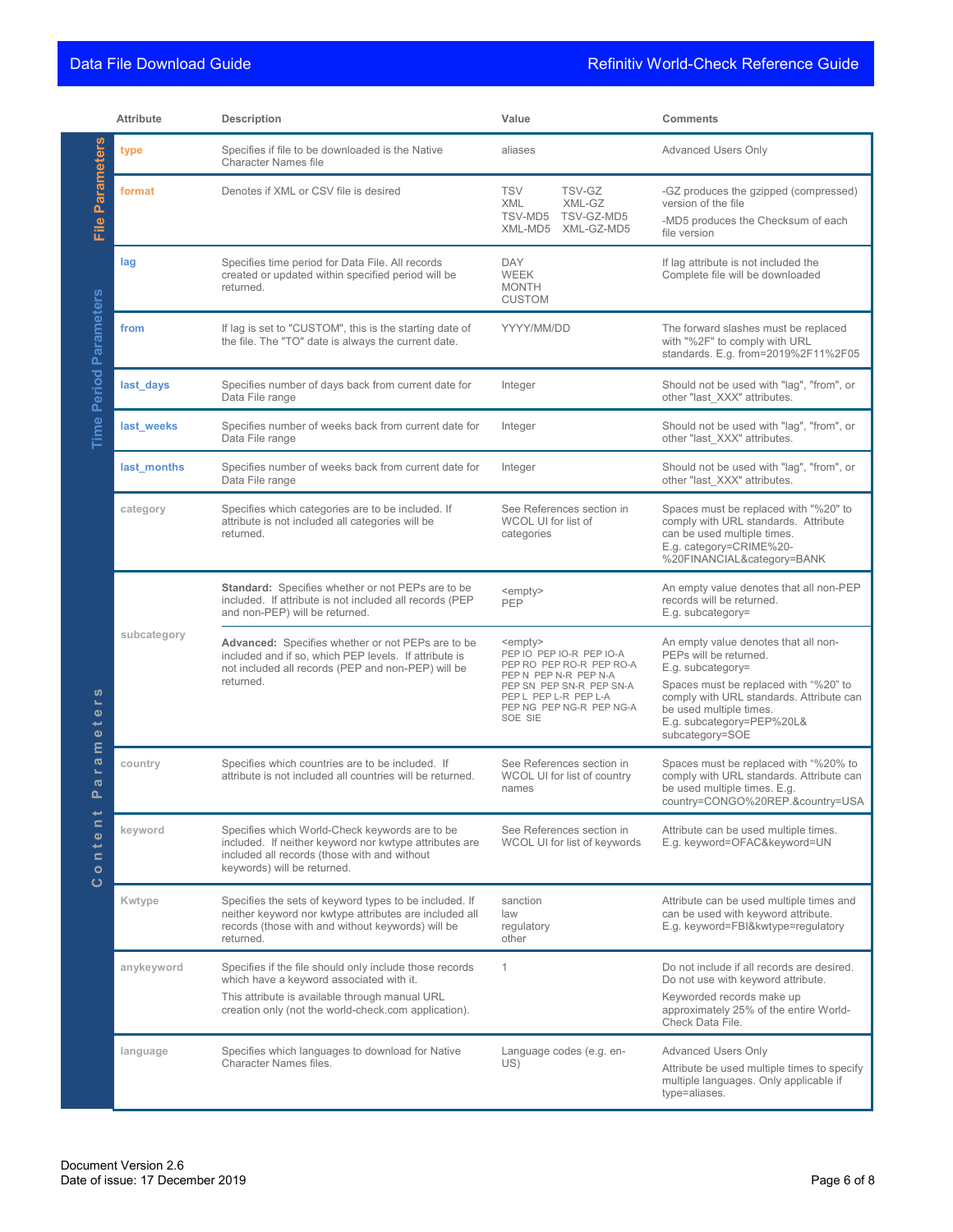*Important Note: Dynamic Download returns the intersection of the parameters set, not the union of those parameters. For example, if you select a country and a keyword you will receive those records which contain BOTH the country and the keyword specified, not those records that contain EITHER the country or the keyword specified.*

*Important Note: If you would like to download multiple sets of criteria, this can be done by saving your download URLs (see examples below). The URLs can be used at any point in the future, and will download up-to-date lists based on the query parameters contained in each URL.*

#### <span id="page-6-0"></span>Dynamic Download Examples:

• All PEP records from TRINIDAD AND TOBAGO, UNITED KINGDOM, and USA that are listed in the CRIME - FINANCIAL and CRIME - ORGANIZED categories and have been created or updated in the last 6 weeks, in CSV format (Standard Data File):

*https:/[/www.world-check.com/dynamic](http://www.world-check.com/dynamic-)download/?last\_weeks=6&format=TSV&country=TRINIDAD%20AND%20TOBAGO&country=UNITED%20KIN GDOM&countr y=USA&subcategory=PEP&category=CRIME%20-%20FINANCIAL&category=CRIME%20- %20ORGANIZED*

- All Native Aliases in Chinese and Russian on the OFAC, UN, EU, and UKHMT lists, in XML format: *https:/[/www.world-check.com/dynamic-download/?type=aliases&format=XML&language=zh-CN&language=ru-](http://www.world-check.com/dynamic-download/?type=aliases&format=XML&language=zh-CN&language=ru-)RU&keyword=EU&keyword=UKHMT&keyword=UN&keyword=OFAC*
- Premium Data File from the last 3 months containing only SOEs, in XML format: *https:/[/www.world-check.com/premium-dynamic-download/?last\\_months=3&format=XML&subcategory=SOE](http://www.world-check.com/premium-dynamic-download/?last_months=3&format=XML&subcategory=SOE)*
- Standard Daily Data File containing sanction keywords, in CSV Zipped format: *https://www.world-check.com/dynamic-download/?lag=DAY&kwtype=sanctions&format=TSV-GZ*

#### <span id="page-6-1"></span>Data File Processing Guidance

- For the initial import into your database always process the complete file before taking any delta files.
- We recommend that your database is deleted then fully refreshed at least once every two months.
- The Data Files are published twice a day at 05:00 and 17:00 UTC. The daily files will contain creates and updates that occurred in the previous 24 hours, so care must be taken when switching to a later download schedule to ensure that data is not missed. The same applies for the weekly and monthly delta files.
- Even though we aim to publish the files at exactly 05:00 and 17:00 UTC there may be a slight delay; with this in mind **please start your download 15 minutes after these times.**
- We suggest creating an automated service to automatically download the desired files on a scheduled basis.
- Check the integrity of each file you download by using the appropriate md5 Checksum file; if there is a failure then please download the relevant file again.
- For CSV file column specification (name, field position & type, formatting and definitions) refer to the Data File Field Guide document, available in the Reference section of the World-Check Online application.
- For XML file schemas refer to the XSD Reference documents, available in the References section of the World-Check Online application.
- Additional supporting documentation can be found in the References section of the World-Check Online application, including but not limited to:

Category Definition: List of category codes & definitions<br>
Country Code Translations: World-Check Online country names Country Code Translations: World-Check Online country names & ISO 3166 codes Current list of WCOL positions Sub-Category Definitions: List of sub-category codes & definition Defines update category levels & impacted fields World-Check Deletions Criteria: Defines World-Check criteria for record deactivation